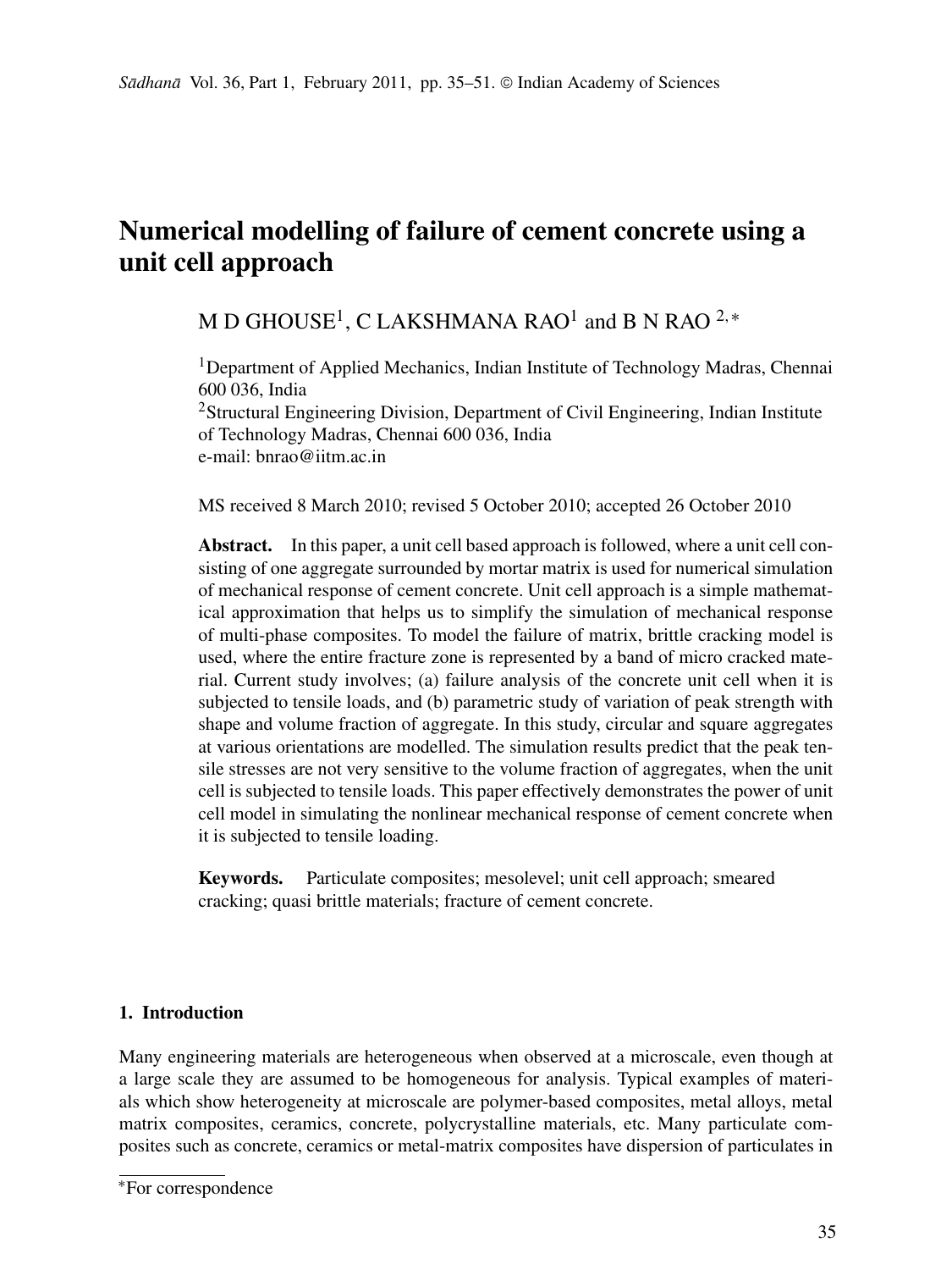a matrix. In reinforced composites, stiff and strong second phase inclusions such as rock aggregate, glass, graphite, boron or aluminum oxide, etc. are added to matrices such as epoxy, steel, titanium or aluminum and cement mortar to enhance the strength, stiffness and wear resistance of the matrices. The mechanical behaviour of composite generally depends on the size, shape and properties of the second phase inclusions. Determination of the mechanical response of heterogeneous material is an essential problem in many engineering applications. Conducting experiments on a number of material samples, for various material properties, volume fraction of second phase particles and loading conditions in order to predict the response of a composite, is a difficult and expensive task. Therefore, analytical and numerical approaches are required to model the material at a lower length scale. The composite materials at lower length scale are heterogeneous. To predict the appropriate material response, these materials are modelled as multi phased materials explicitly. The length scale where a clear distinction of various phases is possible and is referred to as 'mesoscale'. To model material at mesoscale, a representative volume element (RVE) of the material is analysed. The RVE is defined as the minimum volume of laboratory scale specimen, such that the results obtained from this specimen can still be regarded as representative for a continuum (Van Mier 1996). Mesoscale model is analysed by taking RVE and applying necessary boundary conditions. This approach is known as 'unit cell approach'. Unit cell approach is employed in predicting the effective properties and nonlinear behaviour of composite materials (Kouznetsova *et al* 2001; Gitman *et al* 2008).

One of the materials that can be studied using the unit cell approach is the 'cement concrete'. Cement concrete can be visualized as a particulate composite at mesoscale consisting of mortar matrix and coarse aggregates. Mesoscale models of concrete are required to understand the failure process of concrete. Variation of volume fraction and properties of different phases, effect of the strength of concrete and the relationship between strength and microstructure of concrete can be studied using mesoscale models.

Mesolevel numerical simulation of the mechanical response of concrete has been performed using two general classes of elements. These are; (a) one-dimensional elements and (b) continuum elements. Each of these approaches is briefly explained below.

#### 1.1 *Lattice models*

Damage processes of tensile loaded concrete specimen are studied by Schorn & Rhode (1991) using framework model where small struts were used. Lattice models with beam elements are developed to numerically simulate the concrete material failure in tension (Schlangen & Van Mier 1992). Fracture processes of concrete are studied using truss elements (Leite *et al* 2004; Li-Ping *et al* 2009; Andrea Spagnoli 2009). Each of these tensile truss elements are assumed to have failed when the tensile load in them reaches a limiting tensile load. A series of failed lattices would idealize the formation of a crack. Crack patterns predicted from lattice models matched well with the experimental observations. It was observed from literature (Vonk 1992) that the lattice model could capture well post peak softening behaviour and localization of deformation. Computational time consumed by lattice models is high and hence are not ideally suited to model the complete nonlinear response of concrete.

#### 1.2 *Continuum models*

Continuum models are basically 2-d or 3-d models that idealize the material deformation as well as its failure in a continuum. These models work on 2-d and 3-d equilibrium equations and compatability conditions of a continuum. They also model failure using failure criteria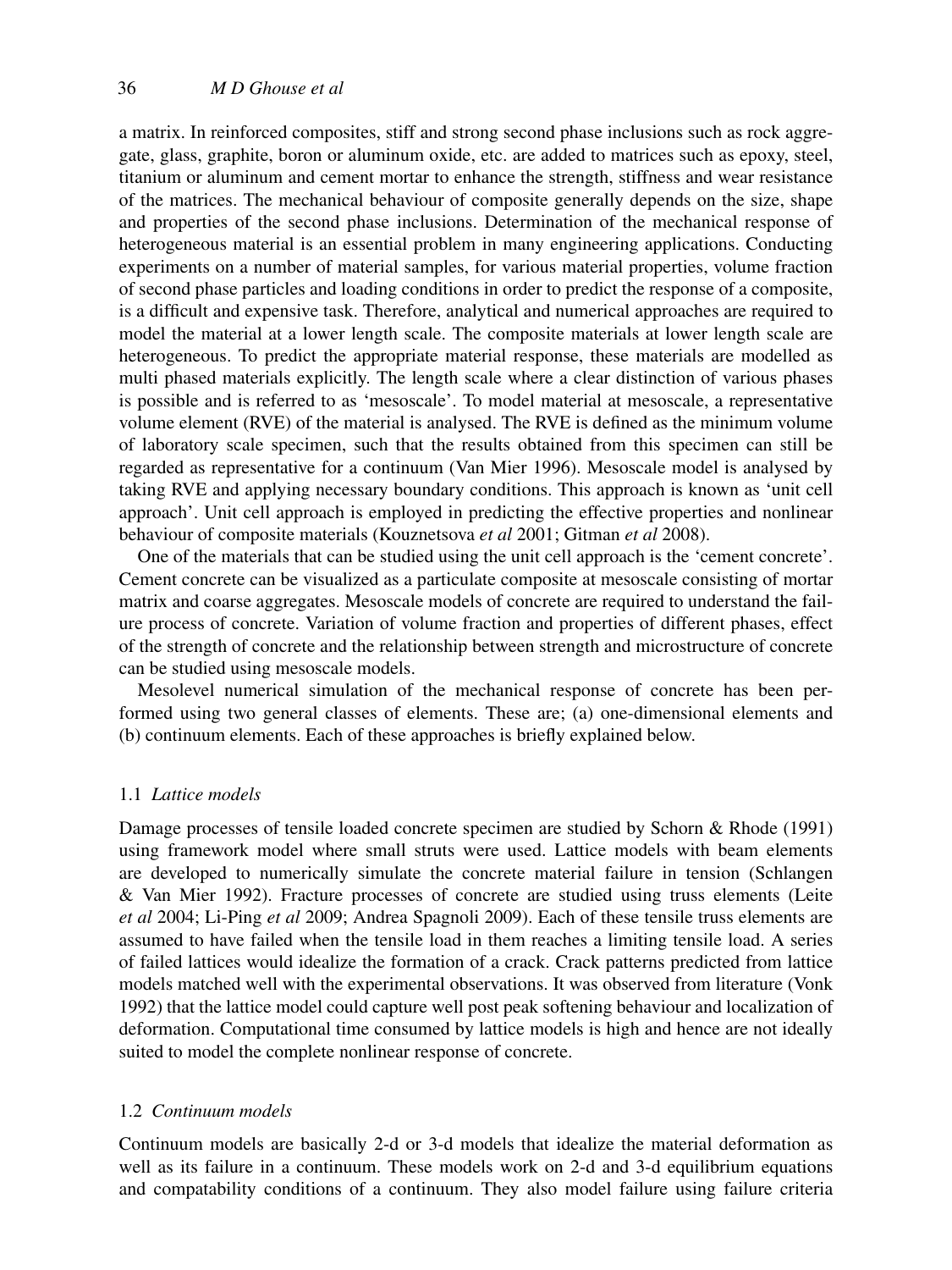defined for a continuum. They use 2-d or 3-d finite elements to model the deformation and failure processes. In such models, RVE of concrete is modelled using two-dimensional plane stress elements (Sadouki & Wittmann 1988) or three-dimensional solid elements (Wriggers & Moftah 2006). The numerically generated concrete models were adopted to predict fracture in direct tension specimens. In these investigations, the fictitious crack approach is used to model (Hillerborg *et al* 1976) the failure in matrix phase and linear elastic model for the aggregates. A nonlinear finite element method suitable for mesoscopic study of concrete is developed to investigate the concrete failure in tensile loading (Kwan *et al* 1999). An algorithm is developed to model realistic RVE of concrete (Hafner *et al* 2006). Above discussed continuum model is developed for concrete in tensile and compressive loading. In this paper, a continuum model is used for numerically simulating mechanical behaviour of concrete under tensile loading using a unit cell approach.

## **2. Unit cell for concrete**

A unit cell is a representative volume of material which repeats periodically to form macroscopic material. A unit cell should contain enough information of the microstructure and should be sufficiently small compared to the macroscopic structural dimensions. One of the objectives of unit cell approach is the prediction of macroscopic modulus of heterogeneous materials given the moduli of the individual phases and their geometric arrangement. The unit cell concept has also been applied to predict the nonlinear behaviour of the material (Kouznetsova *et al* 2001, Gitman *et al* 2008). There are few steps involved in modelling a unit cell.

#### 2.1 *Step 1: Identification of appropriate unit cell for any given material*

The length of the unit cell differs for different materials. RVE size should roughly be 0.1 mm for metallic materials, 1 mm for polymers, 10 mm for woods and 100 mm for concrete (Lemaitre 1987). In the current work, a RVE of concrete is idealized as a square of 100 mm side consisting of a single aggregate surrounded by mortar matrix. Aggregate and mortar matrix are separated by a thin interface. The idealized unit cell that is used in numerical simulation is shown in the figure 1. The unit cell with a single aggregate indicates that aggregate distribution is considered



**Figure 1.** Idealized unit cell with constituent phases.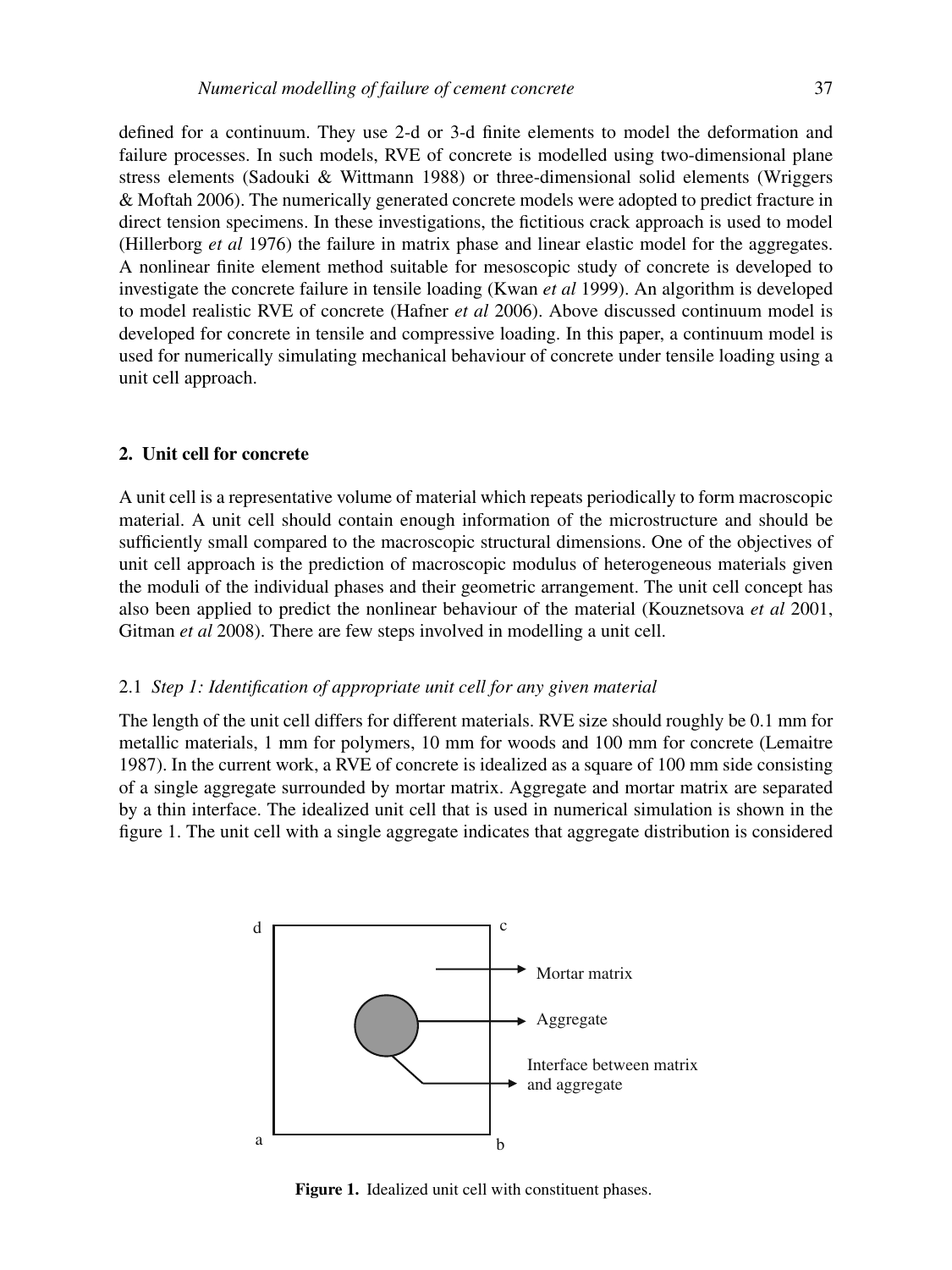as regular within the mortar matrix. This is an assumption made to simplify the computations associated with the problem, even if we use the assumed model to obtain bounds on concrete strength and its sensitivity to aggregate parameters.

# 2.2 *Step 2: Formulation of appropriate boundary conditions that would ensure periodicity of the unit cell*

Since current unit cell is surrounded by similar unit cells, deformation of current unit cell should be compatible with deformation of its surrounding unit cells. To ensure displacement compatibility of unit cell, periodic boundary conditions are applied. The periodic boundary conditions imply that the shape and orientation of two opposite edges remains identical during the deformation process. Periodic boundary conditions are discussed elaborately by Van der Sluis *et al* (2000). Periodic boundary conditions applied on unit cell are given by

$$
u_i^l - u_i^r = u_i^a - u_i^b, \ i = 1, 2, \dots n,
$$
\n(1)

where  $u_i^l$  and  $u_i^r$  are respectively the displacements of node *i*, located on the left and right edges of the unit cell as indicated in figure 1. Equation 1 indicates that the relative displacement of nodes on left and right edges must be equated to the relative displacement of some chosen master nodes *a* and *b*, in order to ensure compatability between the unit cells. Periodic boundary conditions discussed in eq. 1 will ensure the periodicity in x-direction (horizontal direction).

## 2.3 *Step 3: Choice of appropriate constitutive model for different phases of unit cell*

The boundary value problem that is defined by the unit cell and its boundary conditions is solved using numerical tools like finite elements methods. At this stage constitutive models need to be chosen for (a) the deformation of materials that constitute each phase, (b) initiation and propagation of failure in any of the materials, and (c) initiation and propagation of failures at the interface. Detailed description of constitutive models adopted for different phases of the unit cell is discussed in the next section.

## **3. Material models for constituents of a unit cell for cement concrete**

Cement concrete, which is considered as a particulate composite having coarse aggregates and cement mortar, can be modelled using unit cell approach. The details of material models used to create this model are described in this section.

## 3.1 *Modelling of aggregate*

Coarse aggregates represent around 40–50% of the concrete volume. Gravels constitute majority of coarse aggregate used in concrete followed by the crushed stones. Shape of the aggregate particles depends on aggregate type. In general, gravel aggregates have rounded and angular shapes while crushed stone aggregates have very fine particles, which will blend with the cement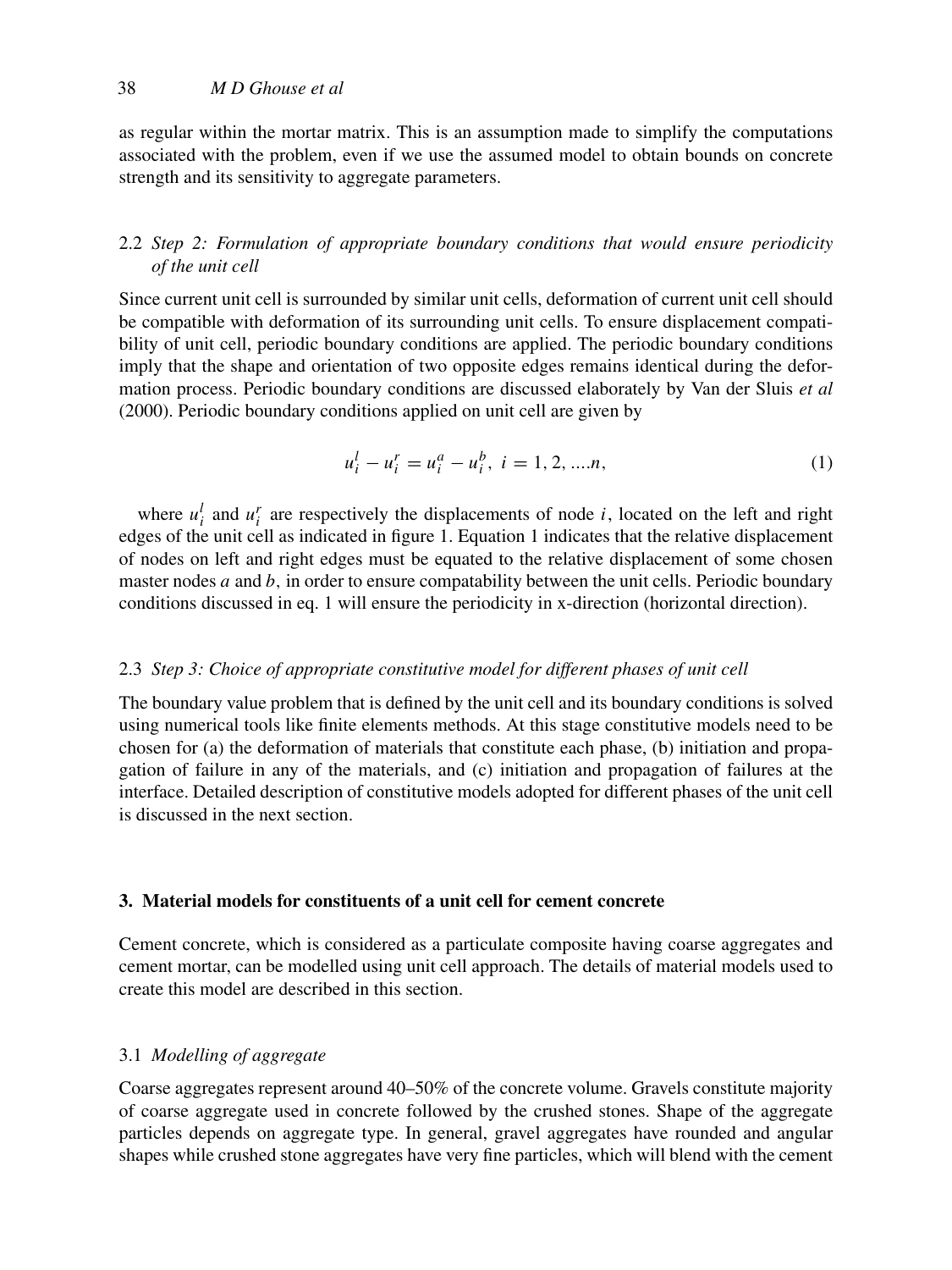mortar. In the present work, circular and square shapes (with different orientations) of aggregate are chosen for parametric study. These aggregates are assumed to have a linear-isotropic material response, where no separation takes place.

#### 3.2 *Modelling of mortar matrix*

Mortar matrix shows softening behaviour after reaching the tensile strength. This softening can be captured using stress-crack opening curves. This softening behaviour is due to formation of a fracture process zone within the mortar matrix. Material in this zone softens progressively due to the formation of microcracks. This softening behaviour is localized in a fictitious crack, where stress transfer normal to the crack can still take place. The stress transfer capacity as function of the crack width is given by the strain-softening relation. The area under stresssoftening diagram is equal to fracture energy  $(G_f)$  of mortar matrix. Fracture energy of matrix is generally determined experimentally using the notched specimen loaded in flexure. The value for  $G_f$  is obtained by computing the area under the load-deflection curve and dividing it by the net area of cross-section of the specimen above the notch (Mehta & Monteiro 1993). In the current work,  $G_f$  is calculated form CEB-FIP model code 1990 which recommends the use of the following expression for fracture energy (Mehta & Monteiro 1993):

$$
G_f = \alpha_f \left( f_{cm} / f_{cmo} \right)^{0.7},\tag{2}
$$

where  $\alpha_f$  is a coefficient, which depends on maximum aggregate size and  $f_{\text{cm0}}$  is a constant. Values of  $\alpha_f$  and  $f_{\text{cmo}}$  are 0.02 and 10 MPa respectively as recommended by CEB-FIP model code 1990 and *fcm* is compressive strength of matrix. Stress-crack opening relation is calculated from CEB-FIP model code 1990 which recommends a bilinear stress-crack opening relationship given by

$$
\sigma_{ct} = \begin{cases}\nf_t \left(1 - 0.85 \frac{w}{w_1}\right) & \text{for } 0.15 \ f_t \le \sigma_{ct} \le f_t, \\
\frac{0.15 f_t}{w_c - w_1} \ (w_c - w) & \text{for } 0 \le \sigma_{ct} \le 0.15 f, \\
\text{where } w_1 = \frac{2G_f}{f_t} - 0.15 w_c \text{ and } w_c = \beta_f \frac{G_f}{f_t},\n\end{cases}
$$
\n(3)

where  $f_t$  is direct tensile strength of the matrix in MPa,  $\sigma_{ct}$  is cracked tensile stress in MPa,  $w_1$  is crack opening,  $w_c$  is crack opening for  $\sigma_{ct} = 0$  and  $\hat{a}_f$  is coefficient dependent on maximum aggregate size whose value is 8, as recommended by CEB-FIP model code 1990.

In this current work, a brittle crack model is adopted to model the behaviour of mortar matrix. This model is based on fictitious crack model proposed by Hillerborg *et al* (1976). This model uses a smeared crack approach to represent the discontinuous brittle behaviour in concrete. It does not track individual 'macro' cracks. In lieu of this, constitutive calculations are performed independently at each material point of the finite element model. The presence of cracks enters into these calculations as the way in which the cracks affect the stress and material stiffness associated with the material point. A simple Rankine criterion is used to detect crack initiation (Abaqus documentation 2007). This criterion states that a crack forms when the maximum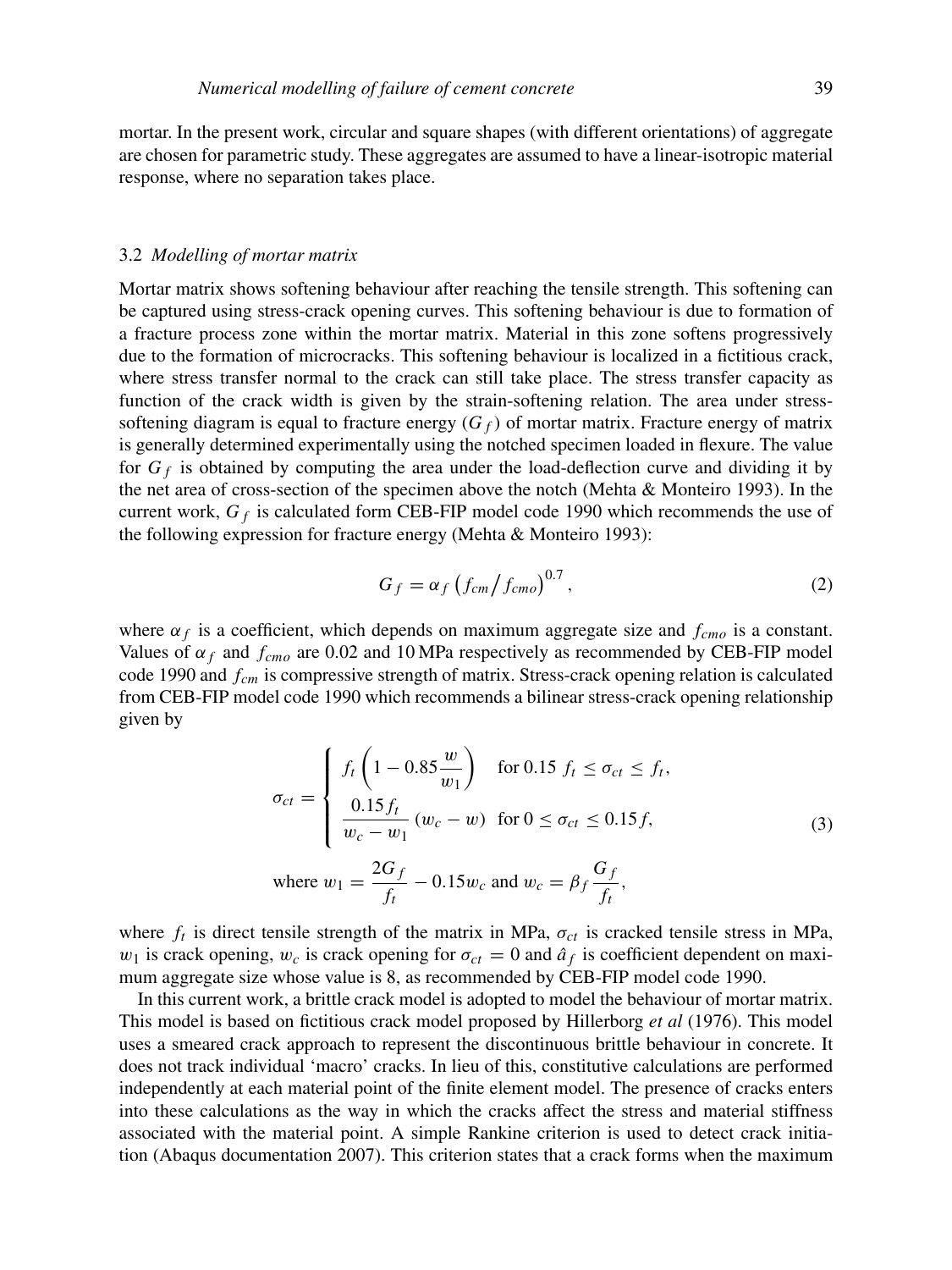principal tensile stress  $\sigma_1$  exceeds the tensile strength  $f_t$  of the brittle material and is given by the expression

$$
(\sigma_1)_{matrix} \ge (f_t)_{matrix} \tag{4}
$$

As soon as the Rankine criterion for crack formation is satisfied, the algorithm assumes that a first crack has formed. The crack surface is taken to be normal to the direction of the maximum tensile principal stress. Post failure behaviour is specified as a stress-crack opening curve which is shown in figure 2. An important feature of the cracking model is that, whereas crack initiation is based on Mode I fracture only, postcracked behaviour includes Mode II as well as Mode I. The Mode II shear behaviour is based on the common observation that the shear behaviour depends on the amount of crack opening (Abaqus documentation 2007). More specifically, the cracked shear modulus is reduced as the crack opens, as given in the expression below:

$$
G_c = \rho (e_{nn}^{ck}) G,
$$
  
where  $G_c$  = post crack shear modulus  

$$
G =
$$
 uncracked shear modulus  

$$
e_{nn}^{ck} =
$$
crack pening strain  

$$
\rho =
$$
 shear retention factor.

## 3.3 *Modelling of interfacial transition zone*

Interface transition zone (ITZ) is the interface between mortar matrix and aggregate. In most problems dealing with interface of two materials, the ITZ is postulated to play an important role in the mechanics of failure of materials (Sadouki & Wittmann 1988; Wang *et al* 1999). To investigate the effect of interface numerically, a 100  $\mu$ m interface is introduced between aggregate and matrix. Constitutive behaviour of interface is assumed to be similar to that of the



**Figure 2.** Stress-crack opening curve for mortar matrix.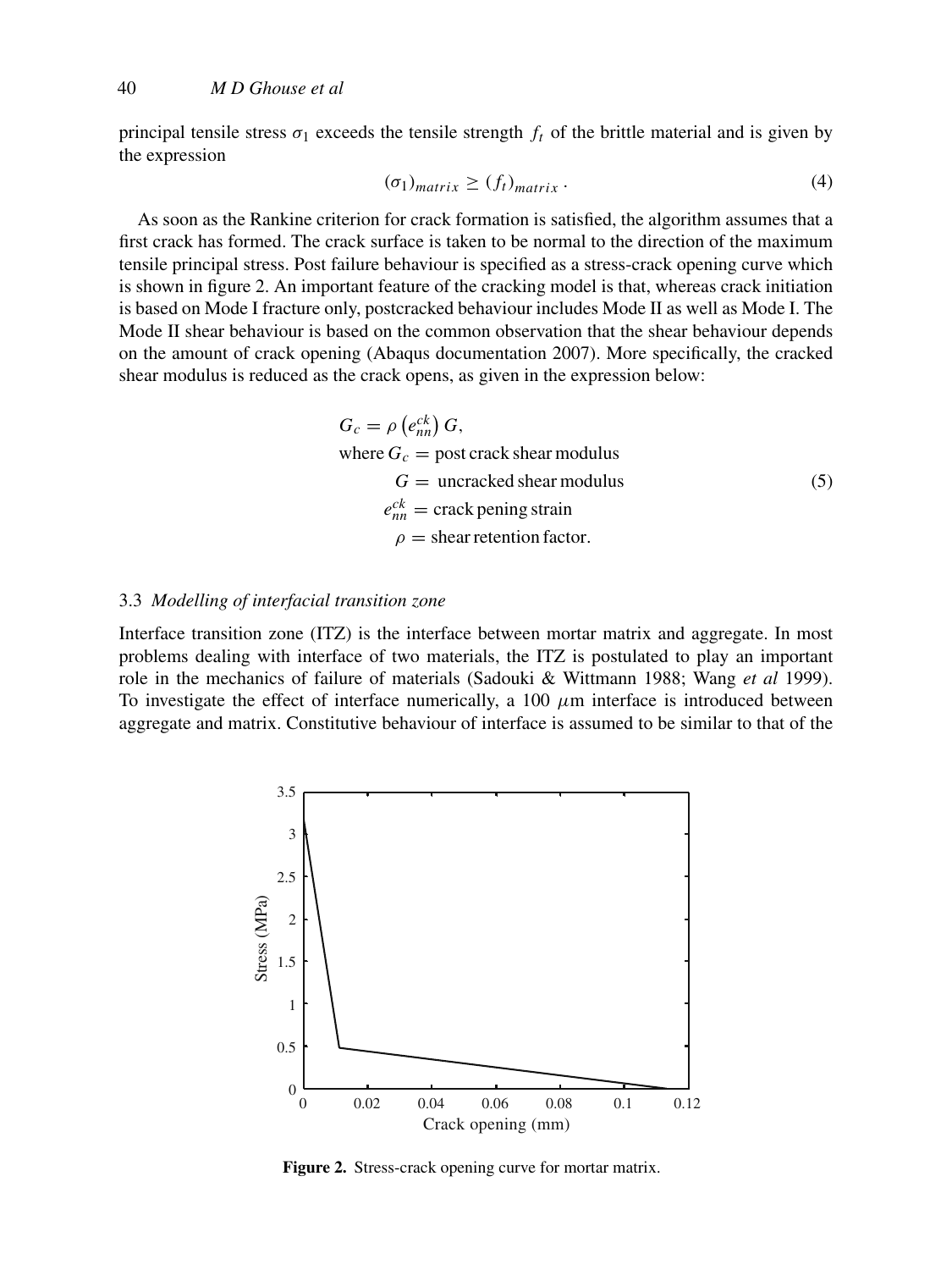matrix material. The interface is assumed to have a linear elastic response till the peak stress which is predicted by Rankine's model. After reaching the peak stress, post-peak behaviour of interface is governed by a linear curve. Area under the post-peak curve is fracture energy of the interface. Material properties for interface are obtained from Van Mier (1996). Interface properties used for the simulation are given in table 1.

A commercially available software program (ABAQUS 6.8ef) is used for the finite element analysis. Four-noded plane strain elements (CPE4R) are used to mesh all three phases of unit cell. Discretized unit cell with plane strain elements is shown in figure 3.

#### **4. Validation of finite element mesh for elastic analysis with analytical solution**

Analytical solutions for elastic analysis of circular inclusion in a semi infinite plate under tensile load has been derived (Shioya 1967). This analysis is carried out by applying the bipolar coordinates with the help of a method of perturbation. In this analysis, inclusion is assumed to be perfectly bonded to the matrix material. The maximum principal stress on the common boundary using this method is given by the expression

$$
\sigma_{max} = T\left\{\frac{1}{(1+v) + (1-\overline{v})\Gamma} + \frac{2}{(3-v) + (1+\overline{v})\Gamma}\right\}, \Gamma = \frac{E}{\overline{E}},\tag{6}
$$

where *T* is the applied tensile stress at infinity,  $v$  and  $\overline{v}$  are Poisson's ratio of matrix and inclusion respectively, *E* and  $\overline{E}$  are Young's modulus of matrix and inclusion respectively. When plate is subjected to a tensile stress of 1 MPa, and substituting elastic properties given in table 1 and in equation 6, maximum principal stress on the common boundary is 1.291 MPa.

To check the validity of numerical model, the simulation results from the FEM model are compared with the results predicted by Shioya (1967). Numerical simulations are performed under plane stress condition. A 20 mm diameter inclusion is embedded in  $100 \times 100$  mm square plate. Elastic properties adopted for numerical simulation are given in table 1. The maximum principal stress on the common boundary predicted from numerical simulation is 1.29 MPa. The difference in maximum principal stress predicted by numerical simulation is 0.1%. Numerical prediction shows a close agreement with the analytically predicted results. This validates the current numerical model in the elastic region. It must be noted that further simulations that are presented in the subsequent sections are done for a nonlinear analysis, where failure is simulated. Principal stress contours for the linear analysis are plotted in figure 4.

|                              | Mortar matrix | Aggregate | ITZ. |
|------------------------------|---------------|-----------|------|
| Young's modulus (GPa)        | 28.7          | 86.7      | 40   |
| Poisson's ratio              | 0.27          | 0.3       | 0.3  |
| Fracture energy ( $Nm/m^2$ ) | 44.85         |           | 30   |
| Tensile strength (MPa)       | 3.17          |           | 2.0  |
| Density $(kg/m^3)$           | 2162          | 1650      | 2000 |
|                              |               |           |      |

**Table 1.** Material properties used for numerical simulation.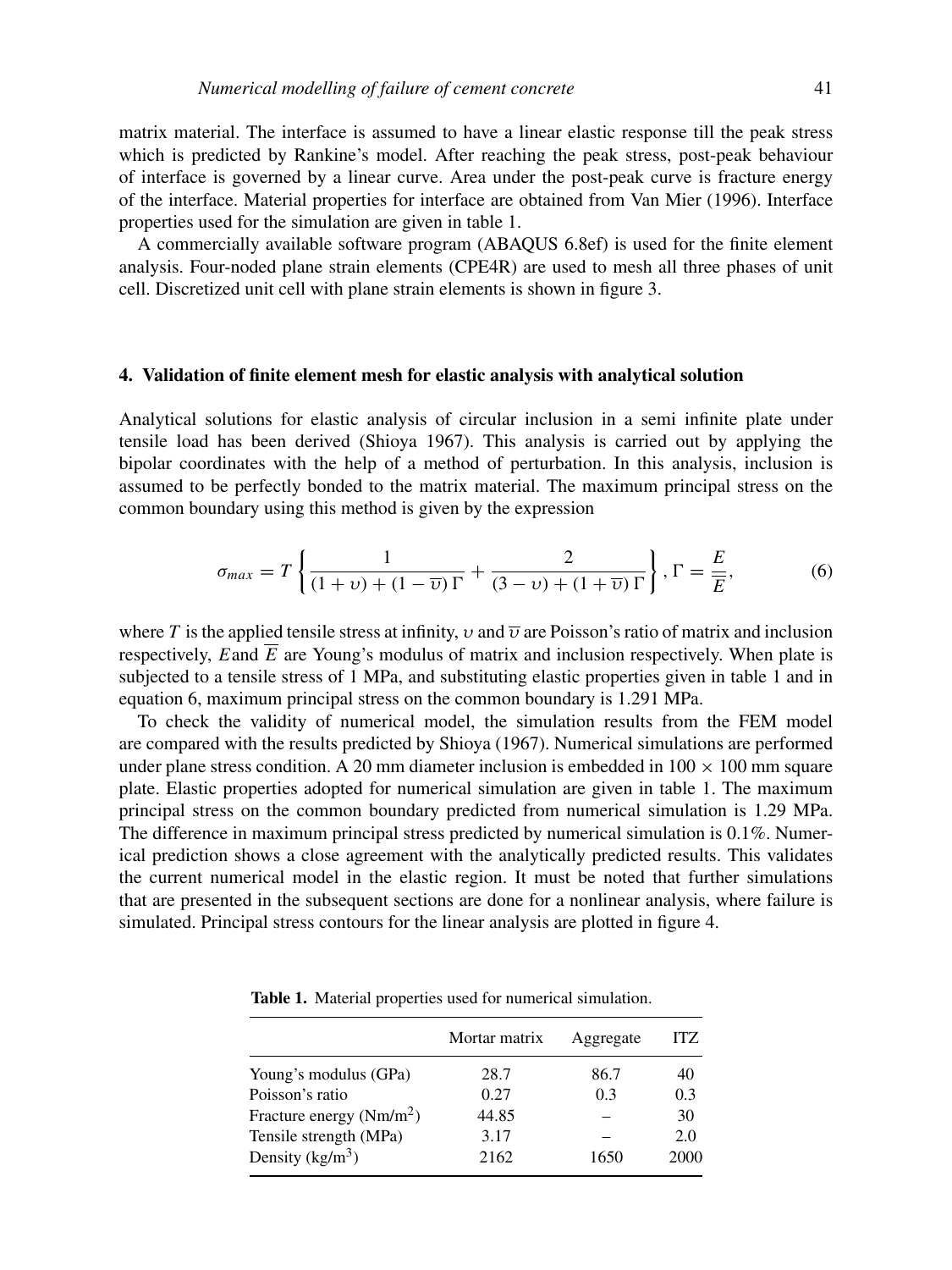

**Figure 3.** Discretized unit cell.

# **5. Numerical simulation of tensile response of concrete using unit cell model**

In this work, numerical simulation consists of (i) failure analysis of concrete unit cell when it is subjected to tensile loads; and (ii) parametric study for variation of tensile strength with shape and volume fraction of aggregates. The results of the unit cell simulation are assumed to represent the mechanical behaviour of concrete (as obtained from standard test specimens), since the unit cell is assumed to represent RVE.



**Figure 4.** Principal stress contours in MPa of linear analysis conducted to compare numerical results with analytical solution.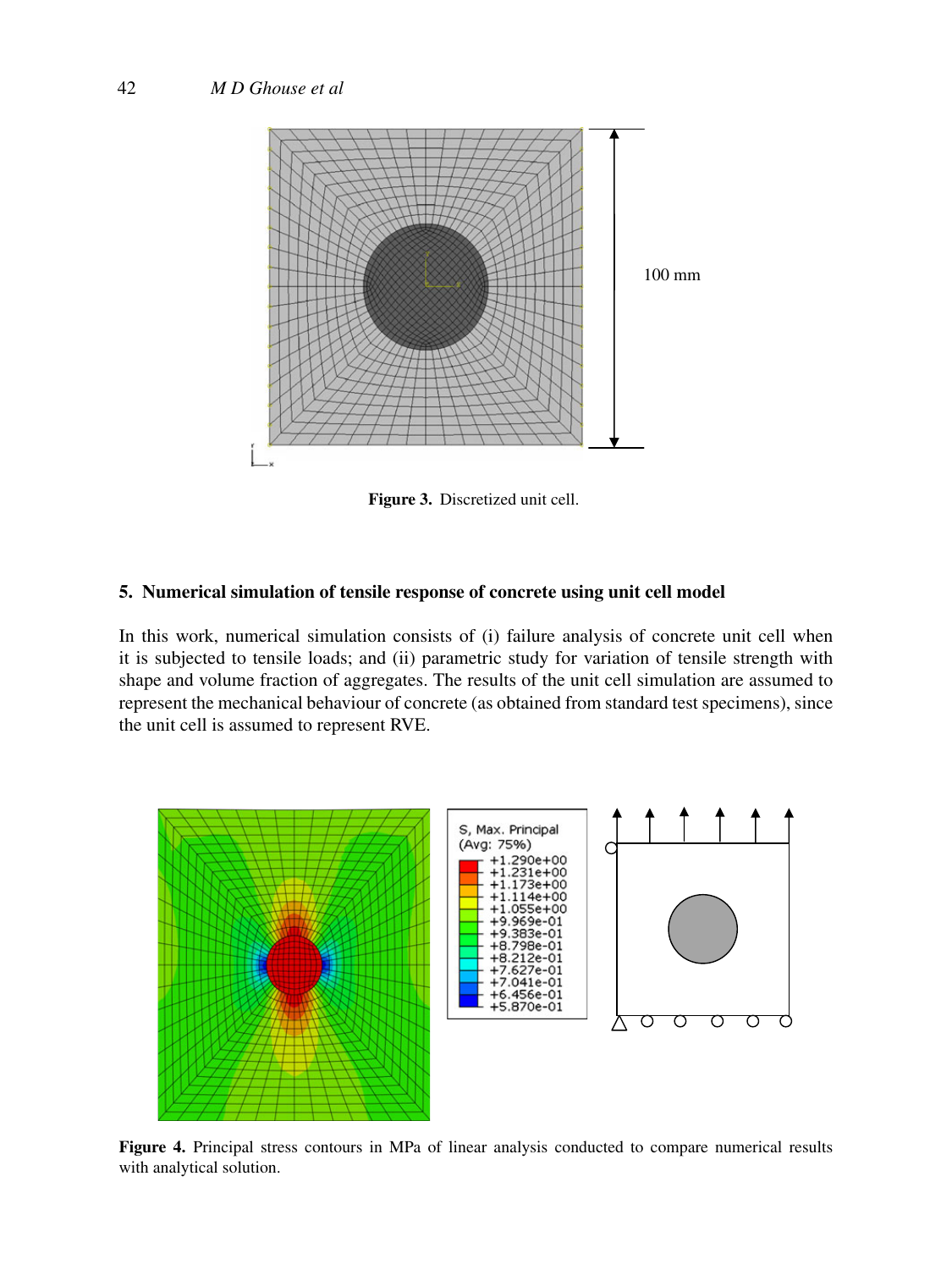## 5.1 *Justification of tensile response predictions using a single aggregate unit cell*

In this work, a single aggregate (with circular and square shape) is taken in a unit cell. This model assumes that the distribution of aggregates is regular within the matrix. In order to validate the suitability of this assumption (in simulating the mechanical response of the material observed in experiments), a study is conducted to compare the mechanical response of unit cell with multiple aggregates distributed in the domain. In the numerical simulation unit cell with 12.5% aggregate volume fraction is used for both unit cells having a single aggregate and multiple aggregates. Material models described in section 3, are assigned to aggregate and matrix respectively. Material properties adopted for two phases are given in table 1. In regular unit cell a single aggregate occupies the total 12.5% volume whereas in distributed cell volume fraction is divided among three circular aggregates of equal size. Positions of three aggregates are decided arbitrarily, unit cell with distributed aggregates is shown in figure 5b. Numerical simulations of both unit cells are conducted for tensile loading. Maximum principal stress contours obtained from numerical simulations are shown in figure 5. Figure 6 shows the stress–strain response of both the unit cells obtained for tensile loading. It can be observed that there is no difference in both stress–strain curves within linear region. Nonlinear behaviour starts at 80% of peak stress. At this stage there is a small shift in the response of distributed unit cell. The difference in peak stress is 0.3%. Post peak curve of random unit cell is above the regular unit cell. This indicates that the response of distributed unit cell is more ductile than regular unit cell. Kouznetsova *et al* (2001), have compared the unit cell with regular and distributed voids. Results simulated by



**Figure 5.** Maximum principal stress contours in MPa **(a)** regular unit cell with single aggregate, **(b)** Distributed unit cell with three aggregates.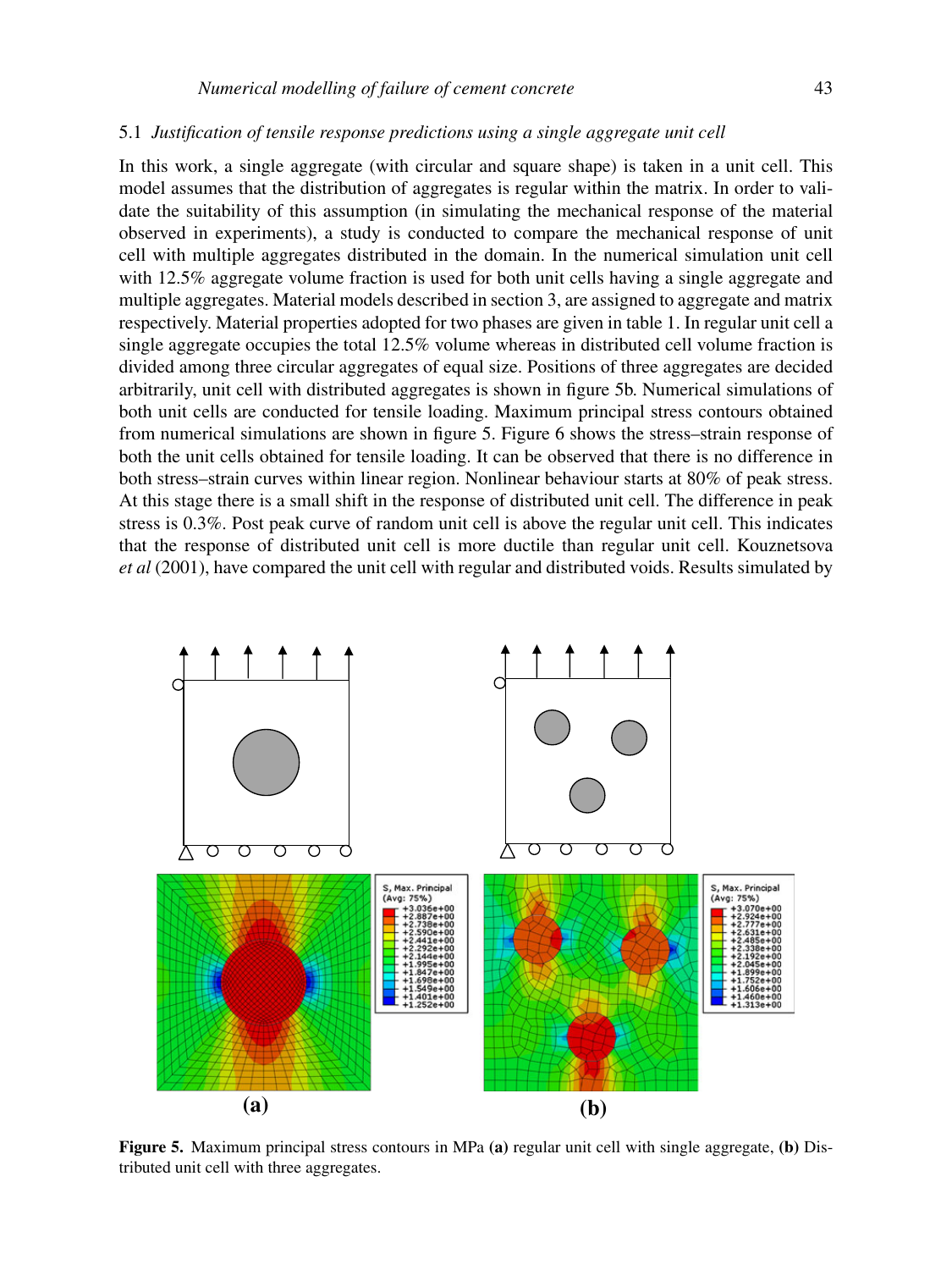

**Figure 6.** Stress–strain response of regular unit cell with single aggregate and distributed unit cell with three aggregates.

these authors indicated that the material response in regularly distributed unit cell is 2% higher in elastic zone and it reaches up to 10% in plastic zone. From the results of Kouznetsova *et al* (2001) and the simulation done by the author, it can be concluded that assumption of regular distribution of aggregate in cement concrete, is a reasonable assumption that will yield a good bound on the peak stresses and their sensitivity to geometric parameters of model. The assumption of regular distribution of aggregates not only simplifies the problem, but also assist in studying the effect of aggregate shape and size on overall failure behaviour of concrete. Hence, in this study a regular unit cell with single circular and square aggregate is adopted.

## 5.2 *Unit cell with Interfacial Transition Zone (ITZ)*

To simulate the effect of interface numerically, 100 μ*m* interface is introduced between aggregate and matrix (Mehta & Monteiro 1993). Material model adopted for interface modelling is described in section 3. Properties of ITZ are taken from Van Mier (1996). Material properties adopted for the simulations are given in table 1. Simulations are conducted on unit cell with 12.5% volume fraction of aggregate, in tension.

Numerical simulations are conducted on unit cell for tensile loading. Stress–strain response obtained for three-phase and two-phase unit cell are compared in figure 7. Predictions from the simulations show there is decrease of 7% in peak stress when ITZ is added. Except for the postpeak behaviour, there is not much difference in the response of the material. Post-peak failure for unit cell without ITZ is more brittle when compared to unit cell with ITZ. This can be due to the fact that the load is initially taken by ITZ and then by mortar matrix, after the failure of ITZ. Simulations with ITZ are more complex and consumed 10 times more computational time compared to two-phase simulations. Since, the main aim of this work is to study the effect of aggregate volume fraction and shape on peak stress, moreover the difference in predicted peak stress by both unit cell models (with and without ITZ) is very small, all further parametric studies are restricted to unit cells without the ITZ.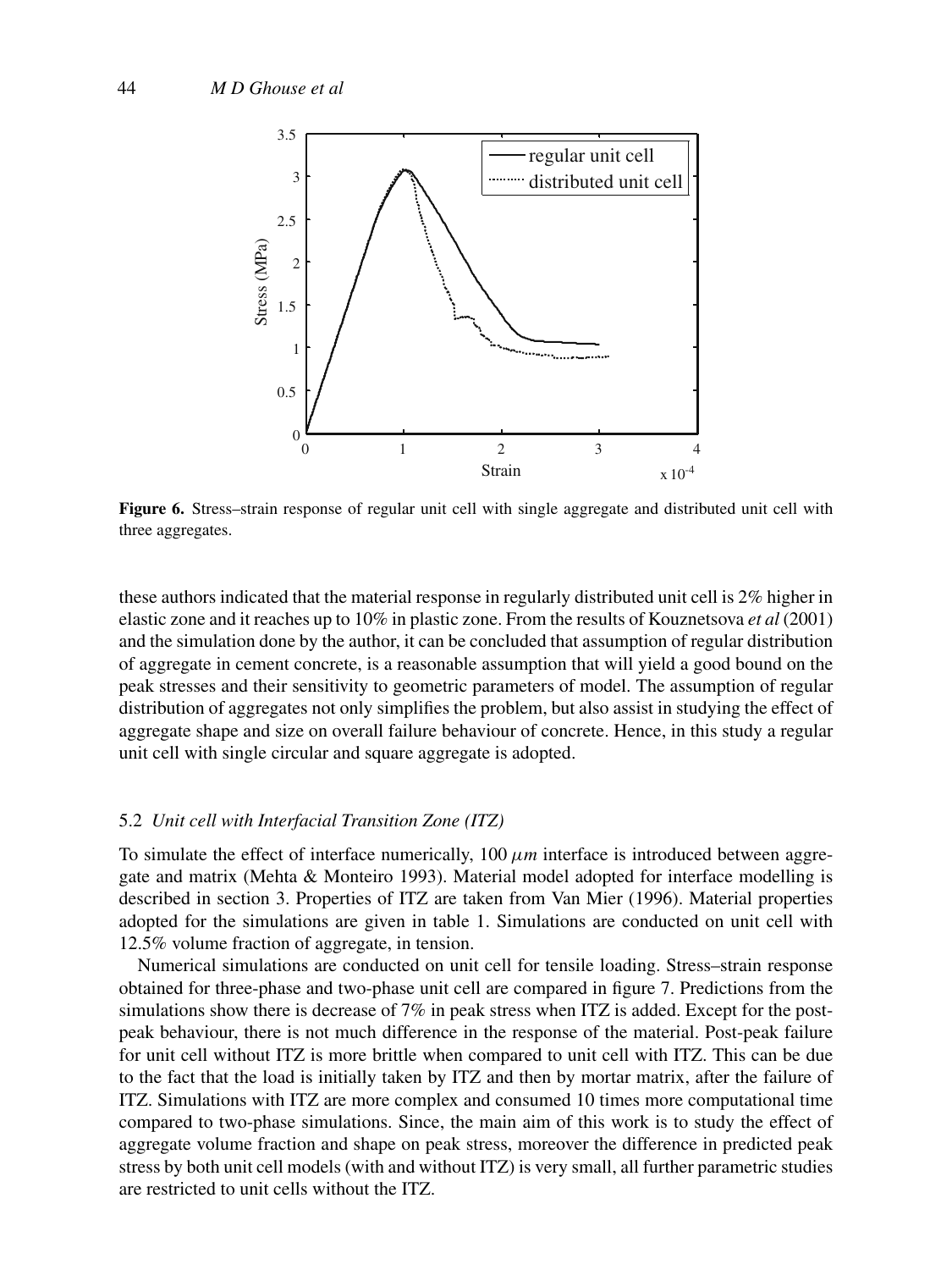

**Figure 7.** Comparison of stress–strain plot for two and three phase unit cell for tensile load.



**Figure 8.** Maximum principal stress contours in MPa of unit cell with circular aggregates in tension at **(a)** unit cell under tension, **(b)** pre-peak load, **(c)** peak load and **(d)** post-peak load.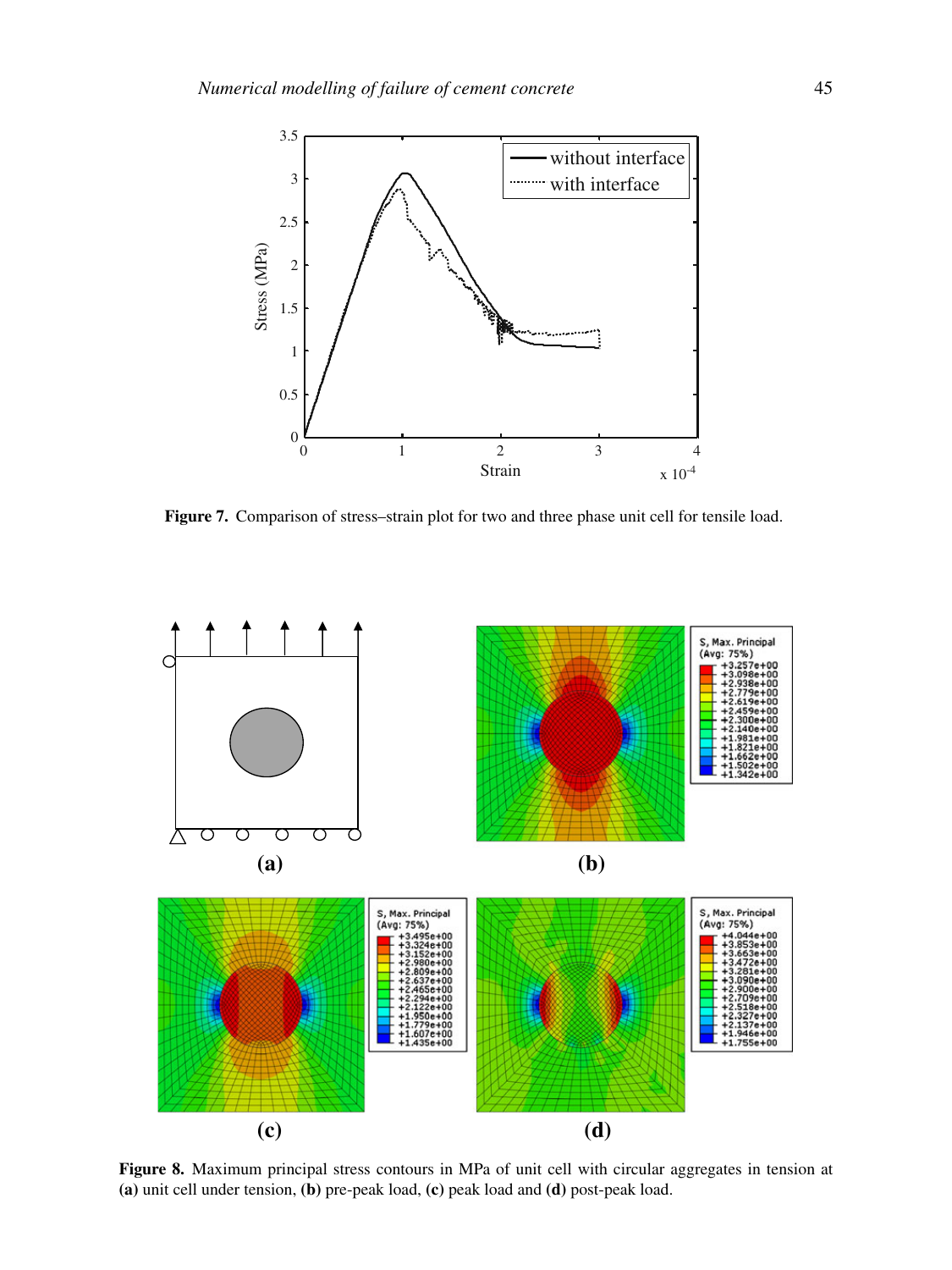# 5.3 *Mechanical response of two phase unit cell model of cement concrete subjected to tensile loading*

5.3a *Tensile response with circular aggregates:* The unit cell with circular aggregate is simulated for tensile loading. Principal stress contours predicted from the numerical simulation are shown in figure 8. A stress concentration zone is formed around aggregate, high stress region can be observed above and below the aggregate (red zone) in figure 8. Failure is initiated in the elements falling under these high stress zones. When these elements reach tensile strength of the matrix, first crack initiates in the element and stress across the crack follow the stress-crack opening relation given in equation 3. After this point of load, there will be an unloading observed in the global stress–strain behaviour as shown in figure 9.

It is observed from figure 9 that the stress–strain response is linear up to 90% of the load, nonlinear response starts when the first crack initiated. Even after the initiation of first crack, unit cell can take load up to the peak stress. After reaching the peak stress, unloading can be observed, at this point many elements are cracked and according to stress-crack opening relation, load carrying capacity of the cracked elements is reduced which result in overall softening response of the material. Above discussed results are for 12.5% volume fraction of aggregate, which corresponds to 40 mm diameter of aggregate.

Numerical simulations are conducted for varying aggregate volume fraction. Figure 10 shows the variation of peak stress with volume fraction. There is a decrease of 1.1% in peak stress when the volume fraction is increased from 2% to 5.3%, an increase of 2.3% when volume fraction is increased from 5.3% to 12.5% and then a decrease of 4.7% in peak stress when volume fraction is increased from 12.5% to 28.3%.

5.3b *Tensile response with square aggregate:* Most commonly used aggregates are angular which cause stress concentration at the sharp corners. Study is conducted on unit cell with square aggregate to understand the effect of angularity. Since, within the mortar matrix aggregates are



**Figure 9.** Stress–strain response of concrete unit cell (circular aggregate) for tensile loading.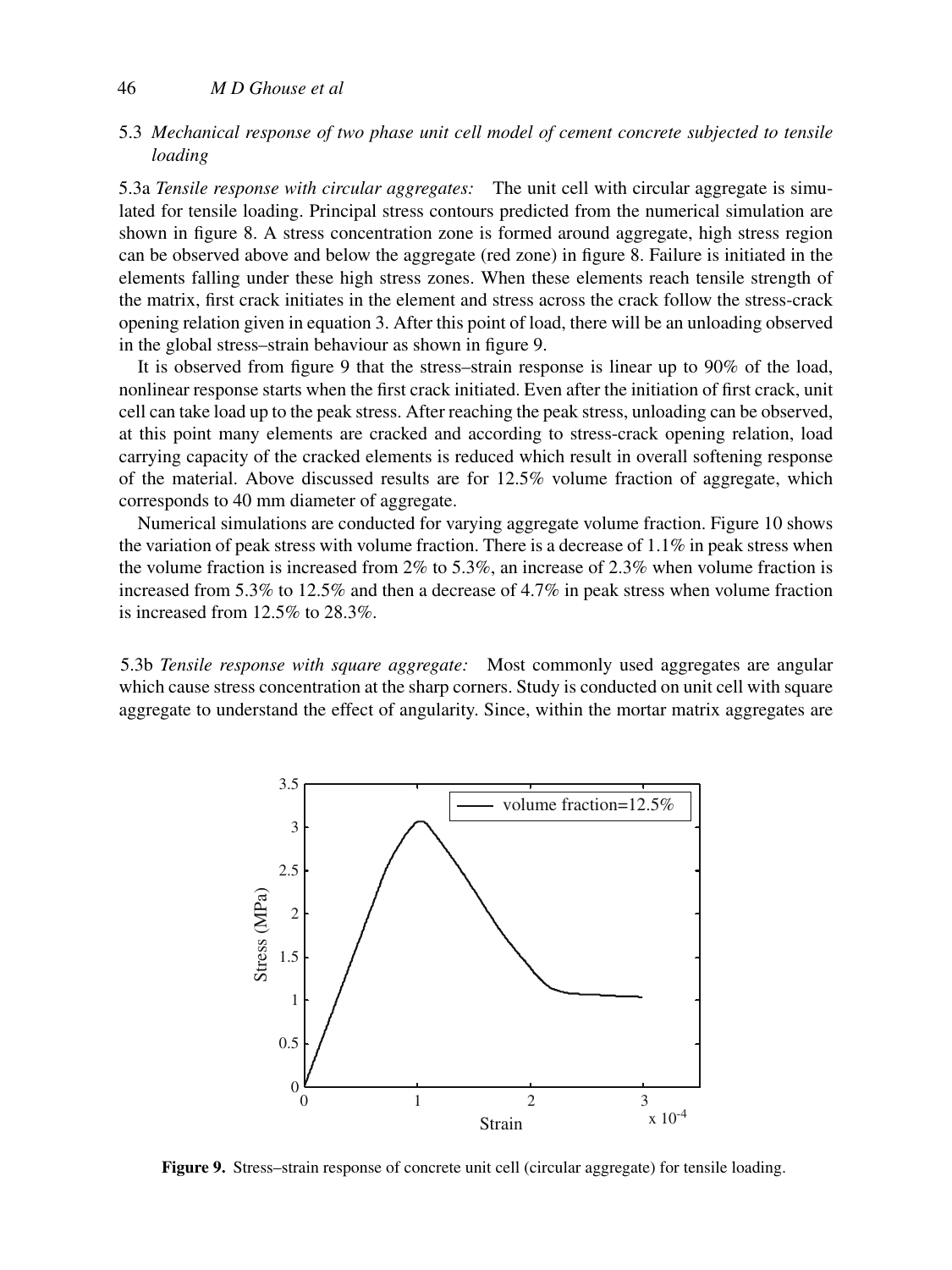

**Figure 10.** Variation of peak stress with aggregate volume fraction (circular aggregate).

dispersed and can be oriented in any direction, square aggregates are oriented with respect to its diagonal as shown in figure 11.

Figure 12 shows the maximum principal stress contours of the unit cell with square aggregate oriented at 30◦, 45◦ and 90◦. Principal stress contours shown in figure 12 are captured before failure, when principal stresses have reached tensile strength of the matrix. Red zones above and below the aggregate indicate the high stress zones. Failure patterns are same as observed for circular aggregate. Figure 13 shows the stress–strain response of unit cell with square aggregates.



**Figure 11.** Unit cell with square aggregate oriented at an angle θ with respect to diagonal.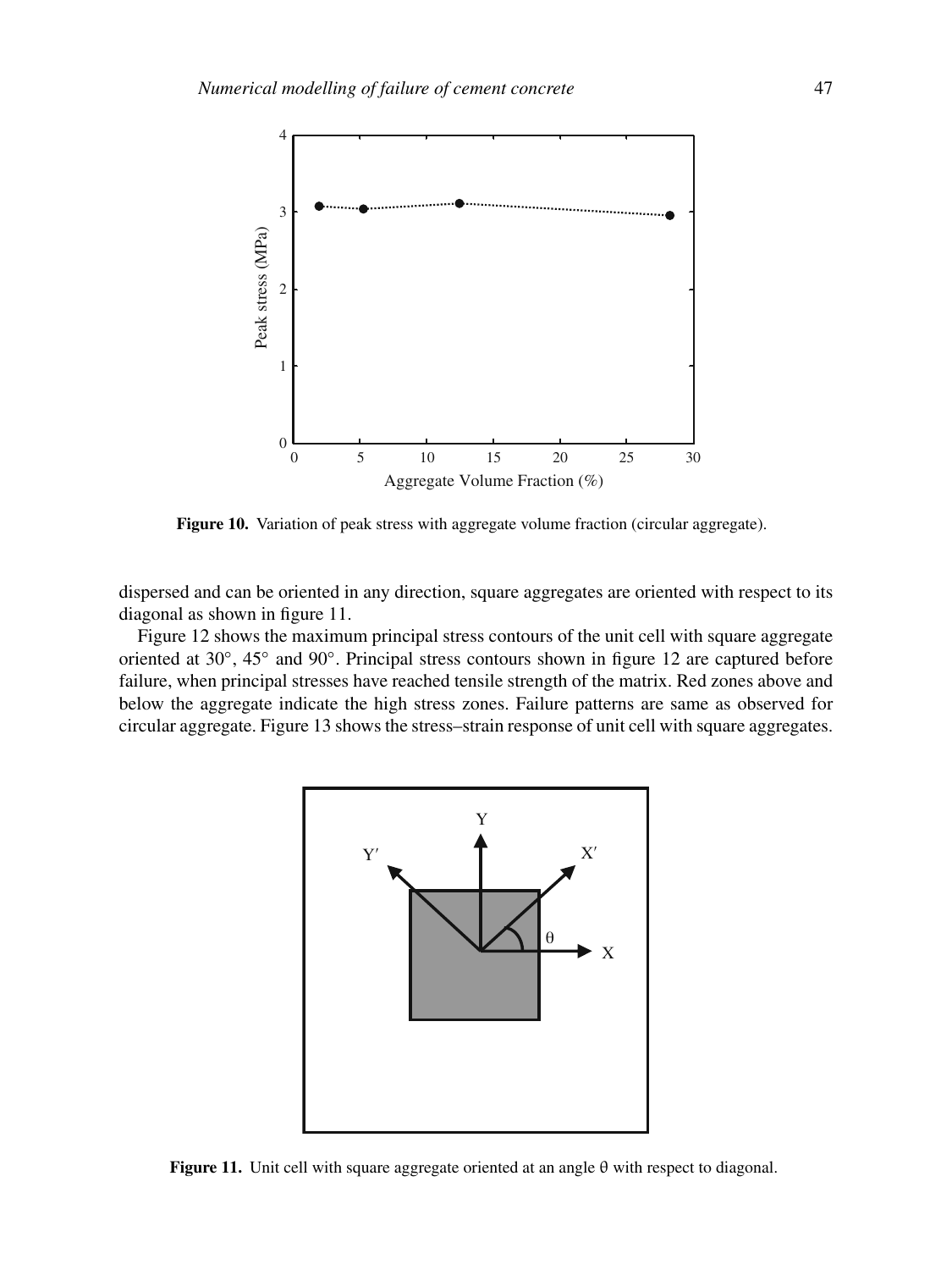

X′

 $\overline{a}$ 

ਠ

X

**Figure 12.** Maximum principal stress contours in MPa for different orientation of the square aggregates **(a)** 30◦, **(b)** 45◦ and **(c)** 90◦ in tension.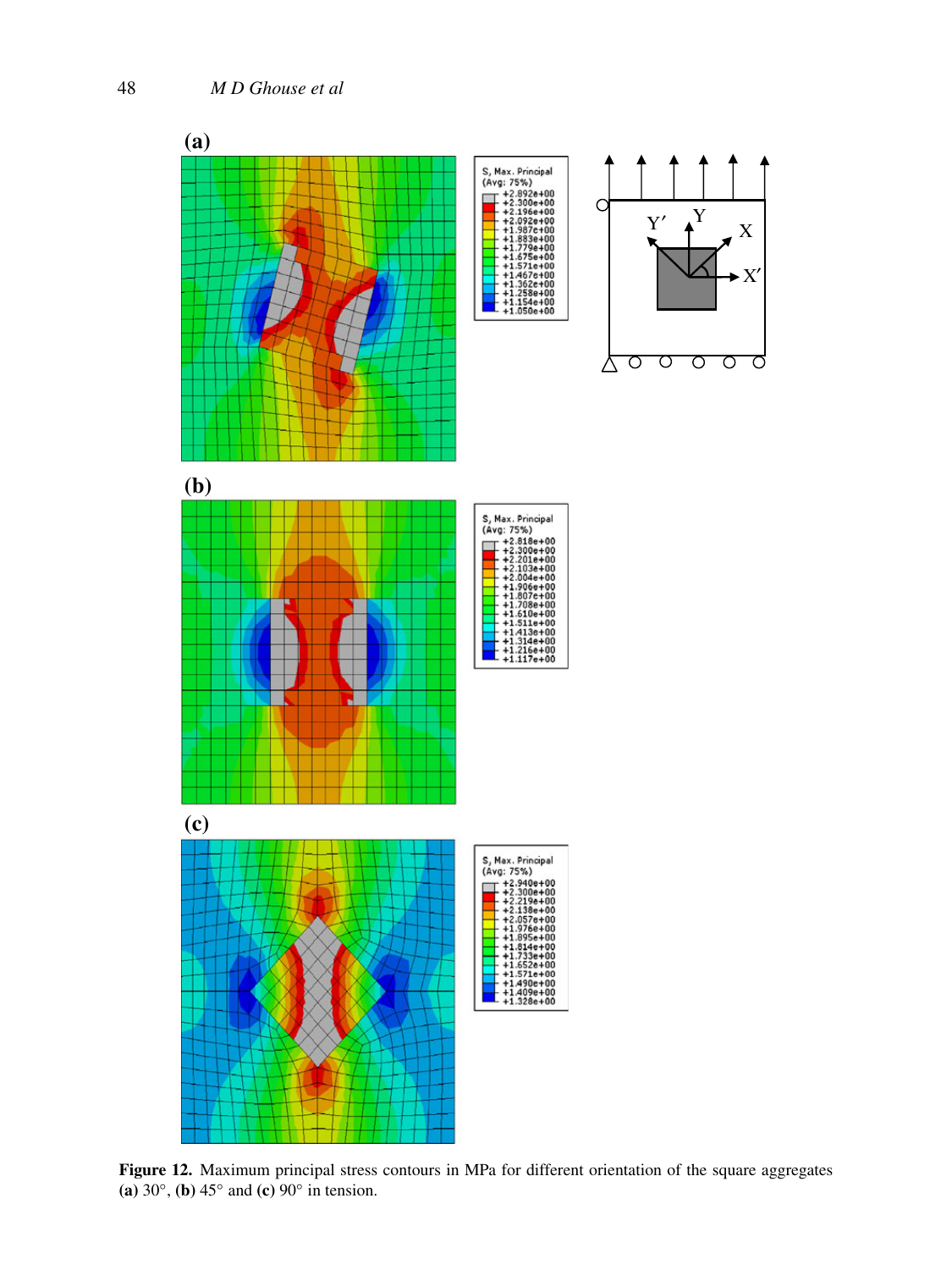

**Figure 13.** Stress–strain response of concrete unit cell (square aggregate) with 12.5% aggregate volume fraction for tensile loading.

For all square orientations, simulations are conducted for varying aggregate volume fraction and results are plotted in figure 14. There is a decreasing trend in peak stress with aggregate volume fraction, however, decrease is very small. The peak stresses predicted by unit cell with square aggregate is approximately similar for all orientations. Here we can conclude that orientation of aggregate have very small impact on the behaviour of concrete for tensile loading.



**Figure 14.** Variation of peak stress with aggregate volume fraction (square aggregate).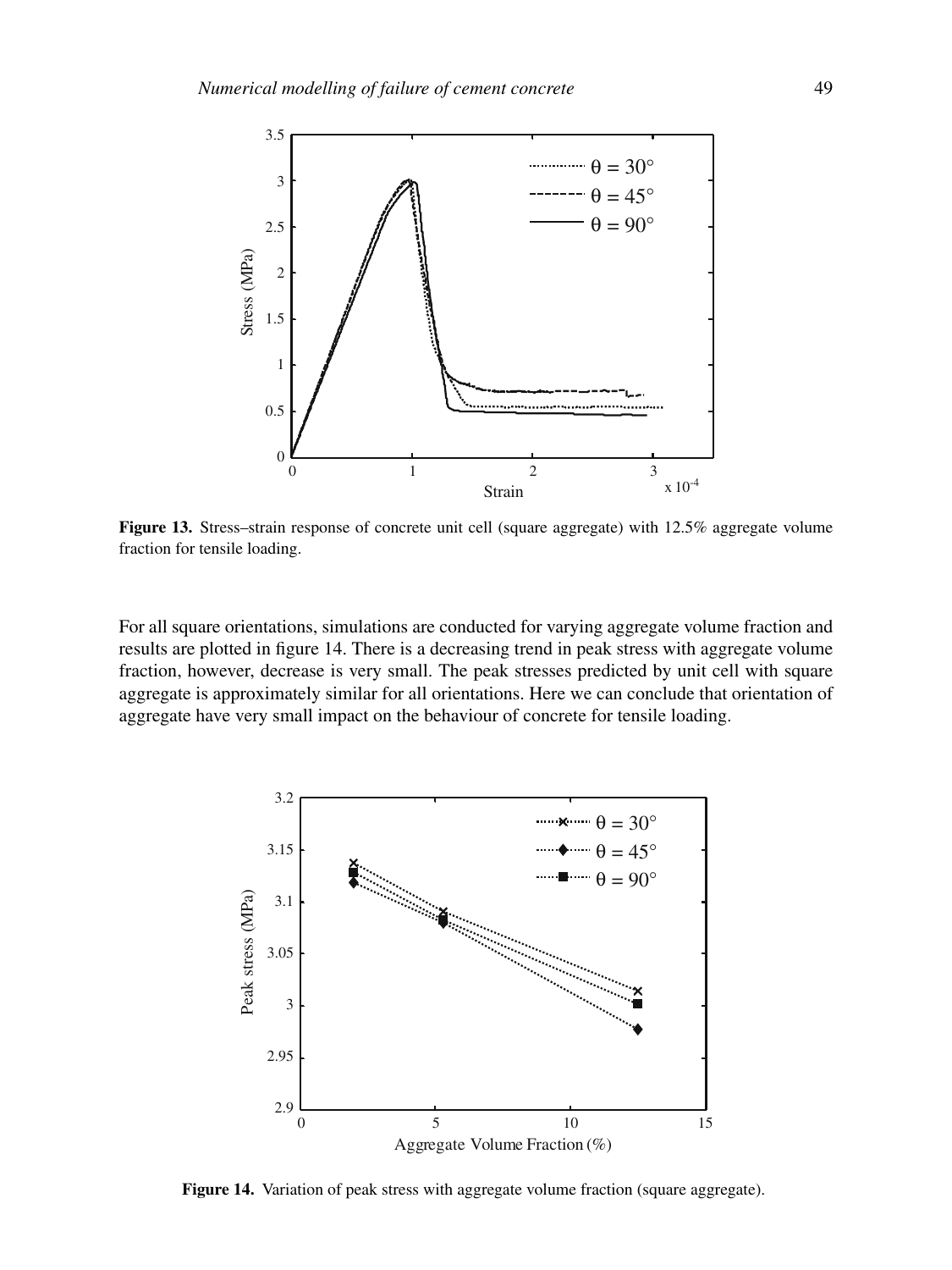# **6. Conclusions**

In this work a meso-mechanical model based on unit cell approach is established to model the heterogeneous materials like concrete. A detailed description of unit cell approach and mechanical modelling of constituent phases is explained. Interface between the aggregate and matrix phases is modelled explicitly to study the effect of interface on the mechanical behaviour of the material. A parametric study is conducted for various sizes and shapes of aggregate on mechanical behaviour of concrete in tension. In this study, circular and square aggregates at various orientations are modelled. Numerical simulations are performed for uniaxial tensile loading on unit cell model of concrete. Main conclusions from this work are:

- (i) Under tensile loads the difference in peak stresses predicted by unit cell without interface, is marginally higher than unit cell with interface but the computational time consumed for numerical simulations with interface is 10 times higher.
- (ii) Variation of tensile strengths with volume fraction of aggregates, as predicted in the current simulation, is marginal.
- (iii) The peak stress predicted for unit cell with circular aggregates is marginally higher than unit cell with square aggregate.

This work clearly demonstrates the power of the unit cell concept in the numerical simulation of the mechanical response of a brittle material like concrete. It is postulated that any structural variation in concrete such as addition of fibres, presence of huge voids, or the presence of nano scale second phase particles, can be effectively simulated by appropriately modifying the unit cell associated with any given material.

# **Nomenclature**

- $u_i^l$  Displacement of node *i* on the left edge of unit cell
- $u_i^{\dot{r}}$  Displacement of node *i* on the right edge of unit cell
- $\alpha_f$  Coefficient which depends on maximum aggregate size
- *fcm* Compressive strength of mortar matrix
- *ft* Tensile strength of mortar matrix
- σ*ct* Cracked tensile stress
- w*c* Critical crack opening separation
- *lch* Characteristic length
- *G <sup>f</sup>* Fracture energy
- $\sigma_1$  Maximum principal stress
- *Gc* Cracked shear modulus
- *G* Shear modulus
- *eck nn* Crack opening strain
- $\rho$  Shear retention factor
- *E* Young's modulus of mortar matrix/plate
- $\overline{E}$  Young's modulus of inclusion/aggregate
- υ Poisson's ratio of mortar matrix/plate
- $\overline{v}$  Poisson's ratio of inclusion/aggregate
- *T* Applied tensile stress at infinity

First author acknowledges the financial support of the Ministry of Human Resource Development (MHRD), India for providing half time teaching and research assistantship.